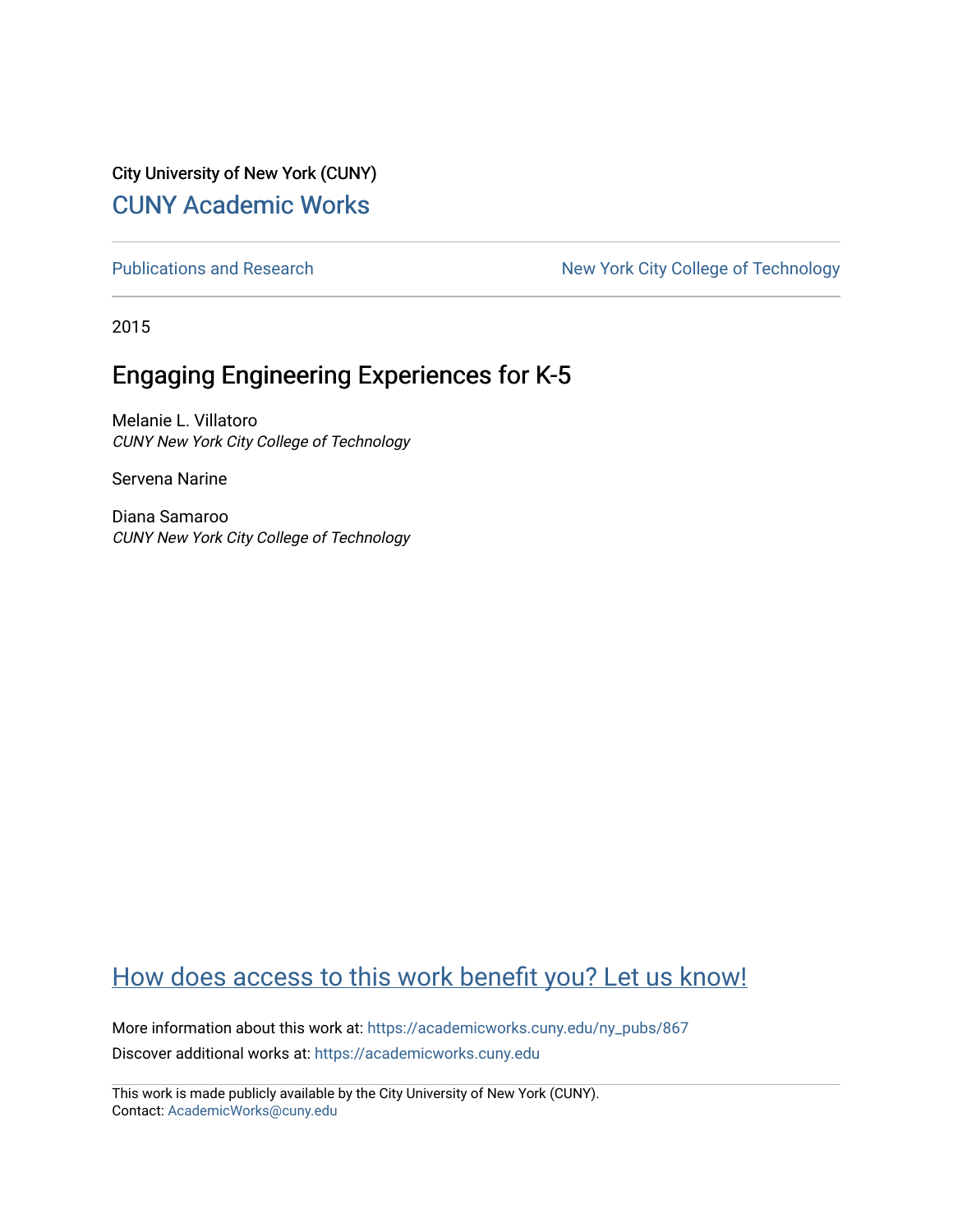

### Engaging Engineering Experiences for K-5

#### Melanie Villatoro P.E., New York City College of Technology

Melanie Villatoro, an Assistant Professor in the Department of Construction Management and Civil Engineering Technology at NYC College of Technology, is a licensed Professional Engineer in the State of New York. Professor Villatoro serves on the Advisory Board of two local high schools; she has served as Program Director for the National Summer Transportation at City Tech for two consecutive years and is passionate about engineering outreach in the K-12 population.

#### Servena Narine, Daniel Hale Williams Public School 307, The Magnet School for STEM Studies

Servena Narine is a licensed and certified NYC Board of Education teacher. She is the Magnet Resource Specialist at Daniel Hale Williams Public School 307, The Magnet School for STEM Studies. Over the course of her career, she has been a classroom teacher (Grades Pre-K, 1, 2 and 3), Mathematics Coach, technology teacher and mentor. She works closely with colleagues, planning and facilitating professional development activities.

### Dr. Diana Samaroo, CUNY - New York City College of Technology

Diana Samaroo is an Assistant Professor of Chemistry at NYC College of Technology. With a PhD in Biochemistry, her research interests are in the area of drug discovery, therapeutics and nanomaterials. Dr. Samaroo has mentored students through the Lious Stokes Alliance for Minority Participation and ACS SEED programs. She also serves on the college's Undergraduate Research and Assessment Committees and is a task force member of the Black Male Initiative.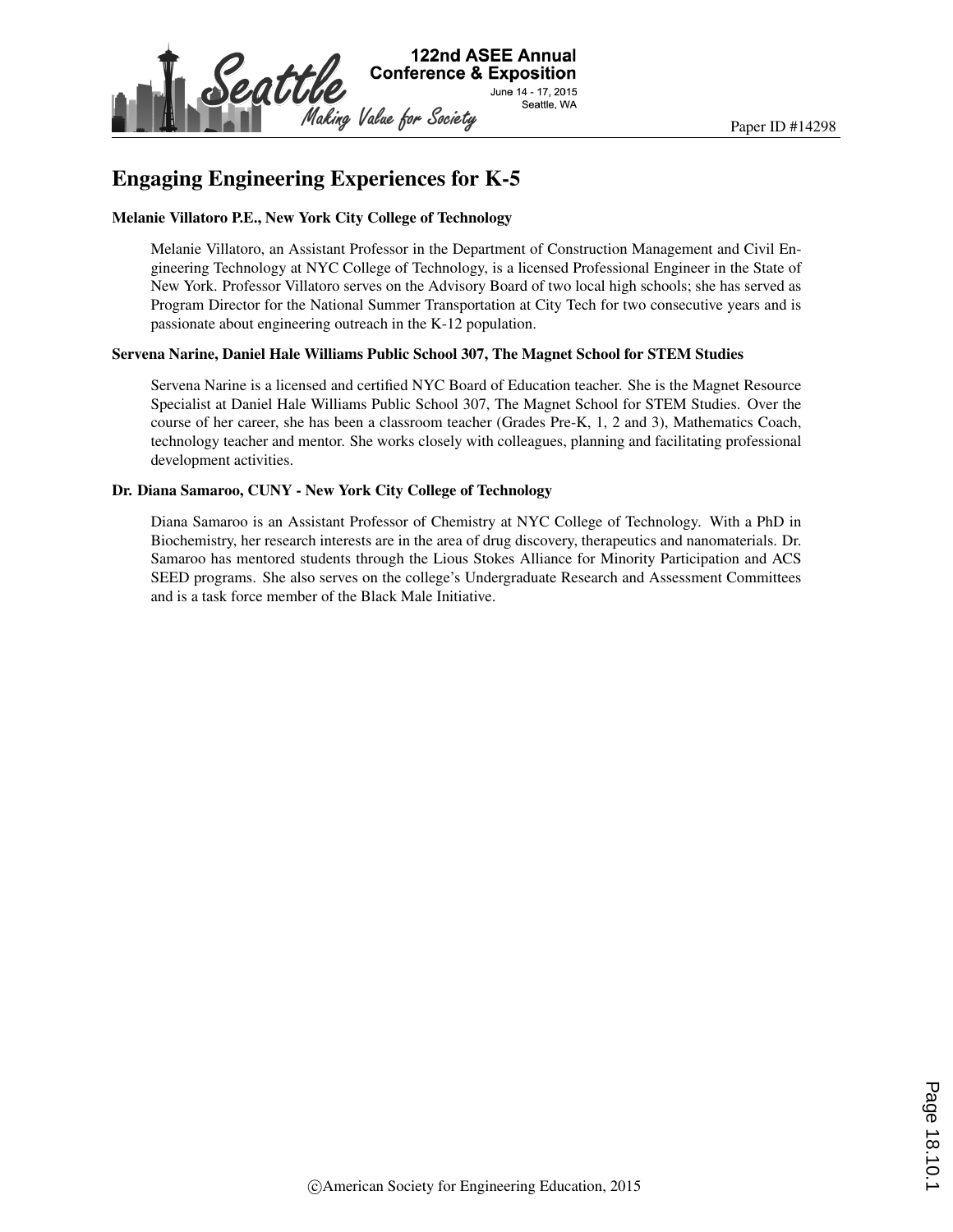2015 Annual ASEE K-12 Workshop on Engineering Education *"Authentic Engineering: Representing & Emphasizing the E in STEM"* Presented by Dassault Systems

> Saturday, June 13, 2015 8:00 A.M. – 5:00 P.M. Sheraton Seattle | Seattle | WA

Please complete this form, save it as a PDF file *only* and upload it through the ASEE Paper Management system as shown in the K12 Workshop Presenter's Kit.

All notifications will be by email from the ASEE Paper Management system. NOTE: To ensure that emails are not obstructed by spam blockers, please make sure to WHITELIST the email addresses: monolith@asee.org and conferences@asee.org and s.harrington-hurd@asee.org.

Direct questions to Stephanie Harrington-Hurd, ASEE K-12 Activities Manager, at s.harringtonhurd@asee.org. Additional workshop details are available at: http://www.asee.org/K12Workshop. Thank you!

> **Deadline Friday, January 23, 2015 by 5:00PM EST** *Presenters will be notified of acceptance status by March 14. Late submissions will not be accepted. Advanced Workshop Registration will open December 6, 2013.*

### **SUBMISSION INFORMATION**

Provide the first and last name of each presenter, including affiliations. If there is more than one presenter, designate one person as the organizer and provide only that person's contact information. The organizer is responsible for communicating to co-presenters.

Number of Presenters: 3

Presenter Name(s):

- 1) Villatoro, Melanie New York City College of Technology
- 2) Samaroo, Diana New York City College of Technology
- 3) Narine, Servena Daniel Hale Williams Elementary School

Contact Person's Name: Melanie Villatoro

Contact Person's Email: mvillatoro@citytech.cuny.edu

Contact Person's Phone: 718-260-5578

Contact Person's Alternate Phone: 516-647-3715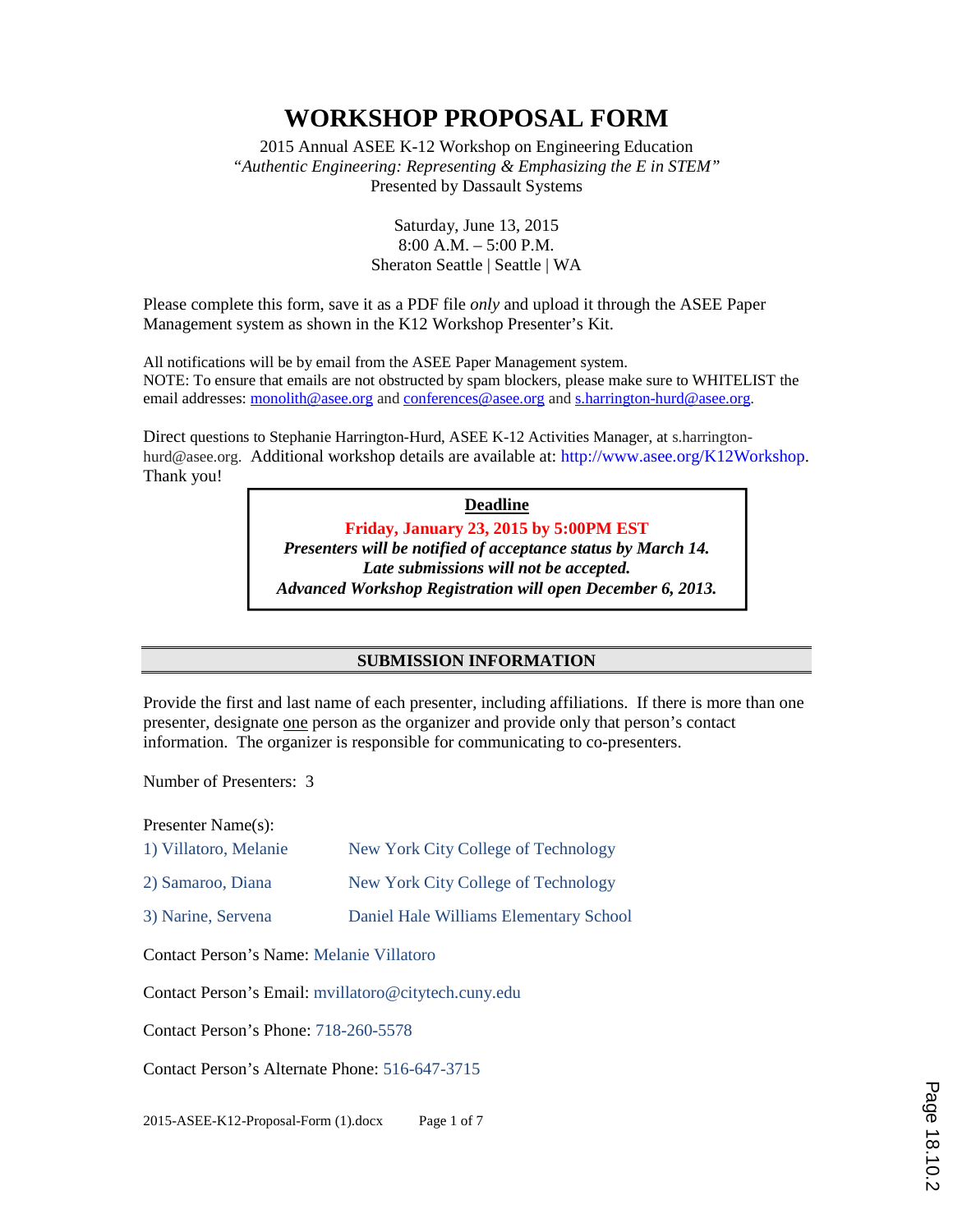2015 Annual ASEE K-12 Workshop on Engineering Education *"Authentic Engineering: Representing & Emphasizing the E in STEM"* Presented by Dassault Systems

> Saturday, June 13, 2015 8:00 A.M. – 5:00 P.M. Sheraton Seattle | Seattle | WA

Please provide a one-paragraph bio for each presenter (in the order listed above). The bio should not exceed 70 words and should be written as you would want it to appear on the ASEE website and program materials.

1) Melanie Villatoro, an Assistant Professor in the Department of Construction Management and Civil Engineering Technology at NYC College of Technology, is a licensed Professional Engineer in the State of New York. Professor Villatoro serves on the Advisory Board of two local high schools; she has served as Program Director for the National Summer Transportation at City Tech for two consecutive years and is passionate about engineering outreach in the K-12 population.

2) Diana Samaroo is an Assistant Professor of Chemistry at NYC College of Technology. With a PhD in Biochemistry, her research interests are in the area of drug discovery, therapeutics and nanomaterials. Dr. Samaroo has mentored students through the Lious Stokes Alliance for Minority Participation and ACS SEED programs. She also serves on the college's Undergraduate Research and Assessment Committees and is a task force member of the Black Male Initiative.

3) Servena Narine is a licensed and certified NYC Board of Education teacher. She is the Magnet Resource Specialist at Daniel Hale Williams Public School 307, The Magnet School for STEM Studies. Over the course of her career, she has been a classroom teacher (Grades Pre-K, 1, 2 and 3), Mathematics Coach, technology teacher and mentor. She works closely with colleagues, planning and facilitating professional development activities.

### **WORKSHOP INFORMATION**

**Proposed Title**:

Engaging Engineering Experiences for K-5

**Abstract**: Please provide a concise description that includes the workshop's learning objectives (maximum 750 characters). The abstract is used on the ASEE website, program materials, and otherK-12 Workshop promotional activities.

The City University of New York (CUNY) Service Corps mobilizes CUNY students, faculty and staff to work on projects that improve the short and long-term civic, economic and environmental sustainability of New York City and of its residents and communities. Our project was designed to promote **A Better Educated City** by partnering with Daniel Hale Williams Elementary School; recently designated as a Magnet School for STEM Studies**.** During the 2014-2015 academic year, two CUNY students worked to develop and implement an Educational Outreach Program which provided children in grades 1-5 with exposure to Science, Technology, Engineering, and Math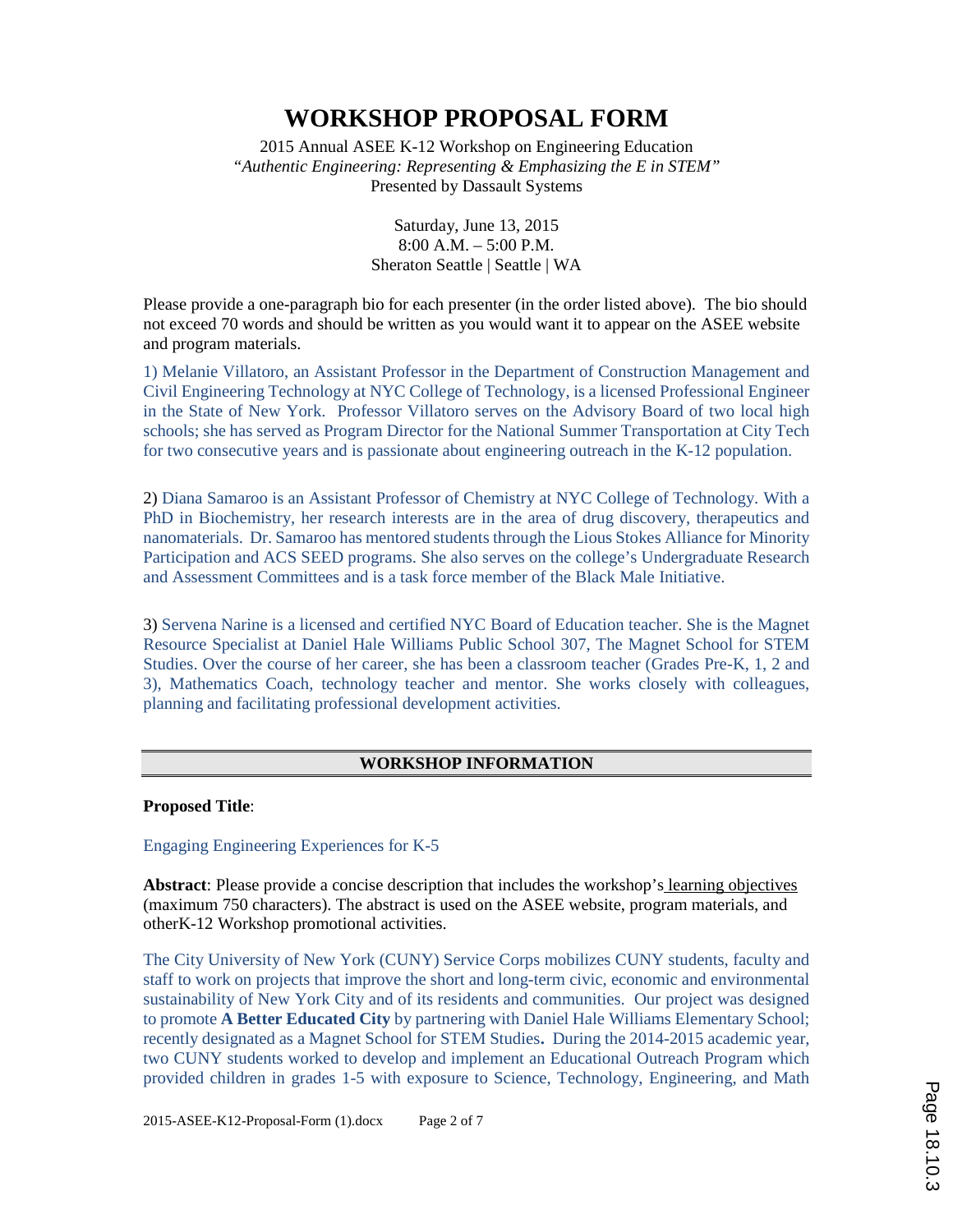2015 Annual ASEE K-12 Workshop on Engineering Education *"Authentic Engineering: Representing & Emphasizing the E in STEM"* Presented by Dassault Systems

> Saturday, June 13, 2015 8:00 A.M. – 5:00 P.M. Sheraton Seattle | Seattle | WA

(STEM) inside their elementary school classrooms. Workshop participants will receive a copy of the Program developed for implementation in their classrooms.

**Workshop Description**. Please provide a detailed description of the proposed workshop that, at minimum, explicitly addresses the following (maximum 4,000 characters):

- a. Learning objectives
- b. Hands-on activities and interactive exercises
- c. Materials that participants can take with them
- d. Practical application for teachers and outreach staff

The purpose of the Program was to increase STEM awareness by providing engaging lessons and activities to students in grades 1-5, which related to their daily lives and supported the school's interdisciplinary unit on the Self. The long term goal of the program is to increase the number of students pursuing STEM-related careers and diversify the profession. The program can be used as a handbook for elementary schools across the nation.

### a. Learning objectives

This workshop will provide a detailed description on the Program developed for the elementary school. The Program is composed of in-class lesson plans, after-school programs, and family inclusive activities.

The in-class Engineering lessons were implemented in the  $3<sup>rd</sup>$  and  $4<sup>th</sup>$  grade classrooms on a biweekly basis. Each lesson was developed in alignment with the Next Generation Science Standards (NGSS) and relates each topic to Engineering. Topics covered include Evaporation, Predicting Weather, The Senses, Structures and Function, and Transfer of Energy.

The after-school program was offered to  $3<sup>rd</sup>$ ,  $4<sup>th</sup>$  and  $5<sup>th</sup>$  graders. The after-school programs were modeled after two local competitions, the West Point Bridge Design Competition and the Future City Competition. These projects required students to model the Engineering Design process. Students used software programs to design their projects, created physical models and prepared oral presentations.

Recognizing the importance of family involvement in a child's success, the Program included interactive STEM related workshops and field trips for families.

Workshop participants will be able to implement any of the program components in their home schools. In addition there will be a discussion on effective assessment measures for short term and long term success of this program.

b. Hands-on activities and interactive exercises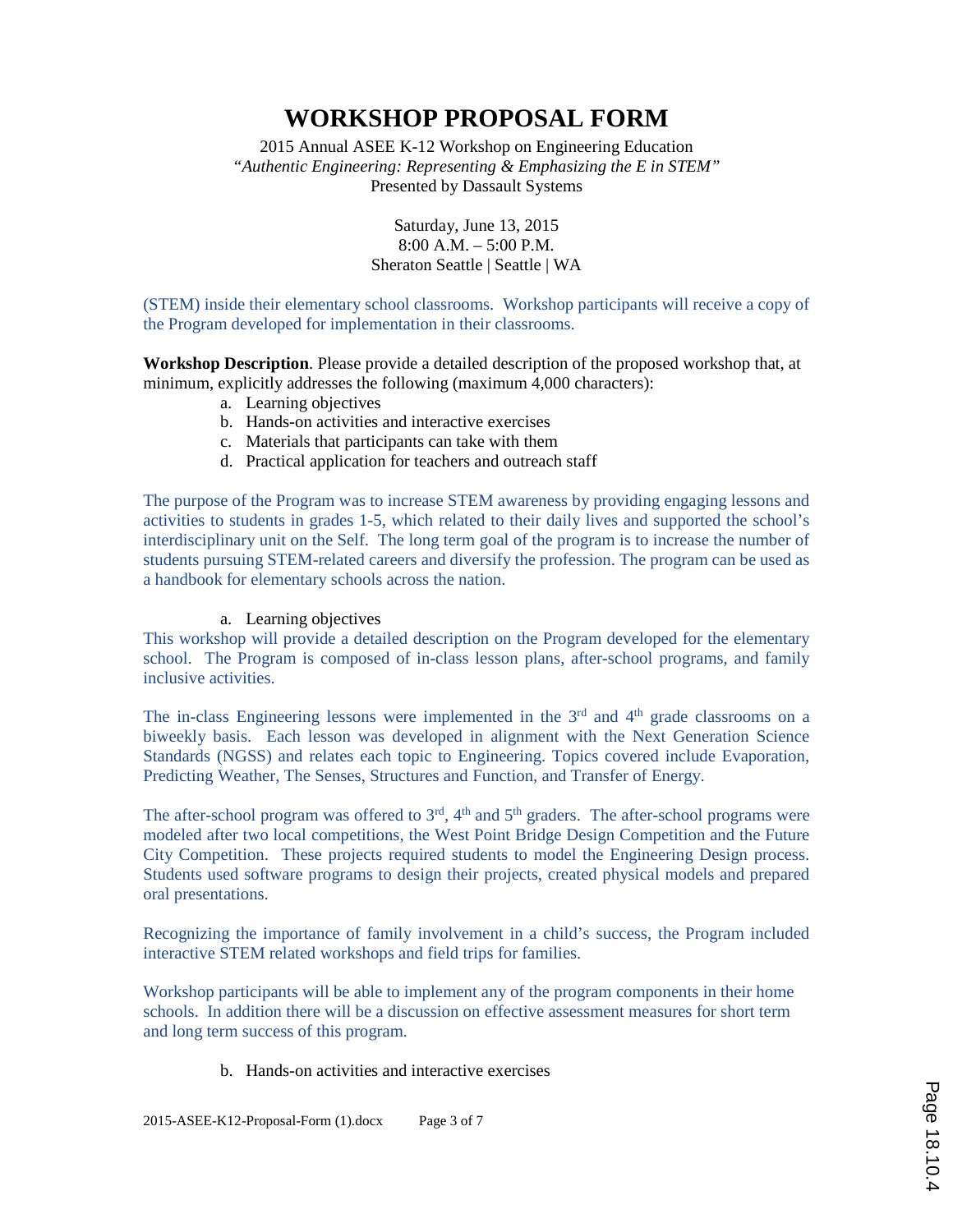2015 Annual ASEE K-12 Workshop on Engineering Education *"Authentic Engineering: Representing & Emphasizing the E in STEM"* Presented by Dassault Systems

> Saturday, June 13, 2015 8:00 A.M. – 5:00 P.M. Sheraton Seattle | Seattle | WA

Workshop participants will have the opportunity to engage in an engineering design challenge using basic classroom materials. This activity will simulate the classroom experience and participants will learn the "engineering in practice" strategy which we have implemented with the elementary school children of all ages.

### c. Materials that participants can take with them

Each workshop participant will receive a copy of the Program, including lesson plans, after school program lessons and workshop schedules for their use in their school.

#### d. Practical application for teachers and outreach staff

Each lesson plan provides a summary of the topic and its alignment with the NGSS, learning objectives, a breakdown of the lesson segments by time, a list of materials needed, and follow up questions. These lesson plans can be easily replicated in any classroom.

**Authentic Engineering Connection.** Identify and describe how you will explicitly address the ways in which your lesson or activity is representative of the processes, habits of mind and practices used by engineers, or is demonstrative of work in specific engineering fields.<sup>i</sup> At least one of those must be within the first four listed, below; i.e., do not only check "other". Check all that apply:

- $\boxtimes$  Use of an engineering design process that has at least one iteration/improvement
- $\Box$  Attention to specific engineering habits of mind
- $\boxtimes$  Attention to engineering practices (as described in the NGSS/Framework and as practiced by engineers)
- $\boxtimes$  Attention to specific engineering careers or fields related to the lesson/activity
- $\Box$  Other (please describe below)

Provide a description of how you will explicitly address these aspects of authentic engineering in your workshop (maximum 2,000 characters):

*Use of an engineering design process that has at least one iteration/improvement Attention to engineering practices (as described in the NGSS/Framework and as practiced by engineers)*

The after-school programs were modeled after two local competitions, the West Point Bridge Design Competition and the Future City Competition. These projects required students to model the Engineering Design process: Define the Problem, Develop Solutions and Optimize their Design.

For West Point Bridge Design, students are given a scenario which requires a bridge to be built between two cities. Students learn about different types of bridges and how they work. The first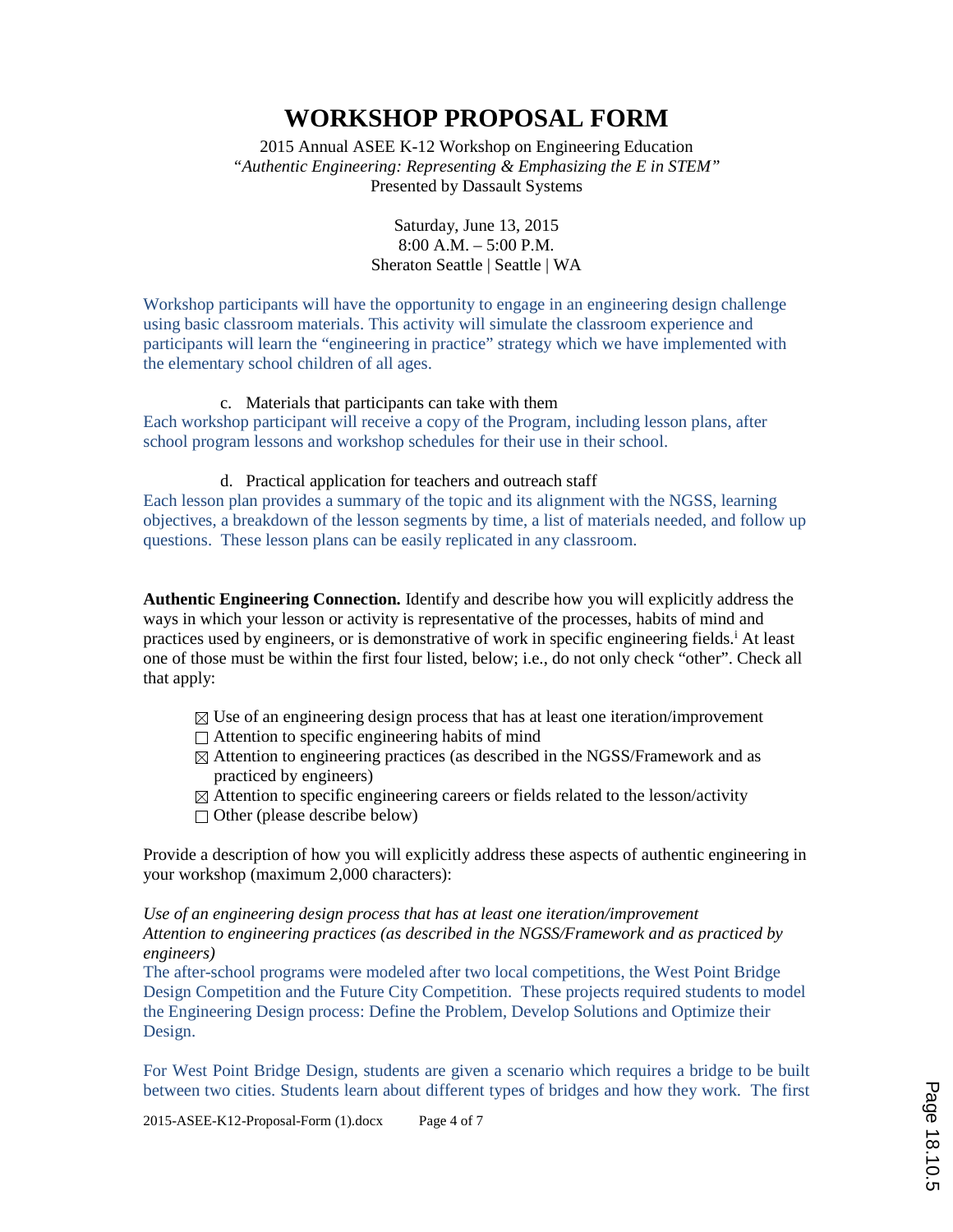2015 Annual ASEE K-12 Workshop on Engineering Education *"Authentic Engineering: Representing & Emphasizing the E in STEM"* Presented by Dassault Systems

> Saturday, June 13, 2015 8:00 A.M. – 5:00 P.M. Sheraton Seattle | Seattle | WA

step in their design is a hand sketch which is transferred to the software to simulate loading conditions. Students will learn whether their initial design withstands the given loads and whether their bridge is cost efficient. The next part of the project involved the students building the physical model of their bridge using recycled material. The material was assigned a cost and students were responsible for managing their construction costs. Once finalized, the students prepared an oral presentation, summarizing their project and what they learned through the program.

For the Future City Project, students are given a rubric detailing the required components of the city and they will create a city using SIMCITY software. Working in groups, students then select a portion of their city and build a scale model of their city using recycled material. Students prepare a written report and oral presentation.

The students in the after school program not only experienced the design process but worked collaboratively with other students and developed their communication, both important skills for an Engineer.

#### *Attention to specific engineering careers or fields related to the lesson/activity*

Families and children were provided with a workshop highlighting careers in Engineering. A description of the type of engineering, salaries, example of engineering projects, and the required educational steps are discussed. A series of lesson plans are linked to civil engineering and include hands on activities and design challenges.

**Diversity.** This year is the American Society for Engineering Education's "Year of Action on Diversity." It is essential that we have a diverse engineering workforce to solve diverse problems. To do that and to have an engineering-literate public, it is essential that we reach *every* preK-12 student with high-quality engineering education, drawing on issues of access and equity in the classroom and in the curriculum. Reviewers would like to know how your proposed workshop will address diversity.

Provide a description of how you will explicitly address diversity – e.g., diversity with respect to gender/sex, ethnicity or race, special education inclusion, socio-economic status, or LGBT status – in your workshop (maximum 2,000 characters):

Daniel Hale Williams Elementary School in Brooklyn, NY boasts a very diverse population. The school demographics by gender are about 46% Female and 54% Male, by ethnicity 27% Hispanic, 1% American Indian or Alaskan Native,3% Asian, 60% Black, 7% White, and 2% Multi-racial. The students which participated in the Program included general education students with related services such as speech, counseling, physical or occupational therapy as well as Special Needs students and students on the ASD/Autism Spectrum.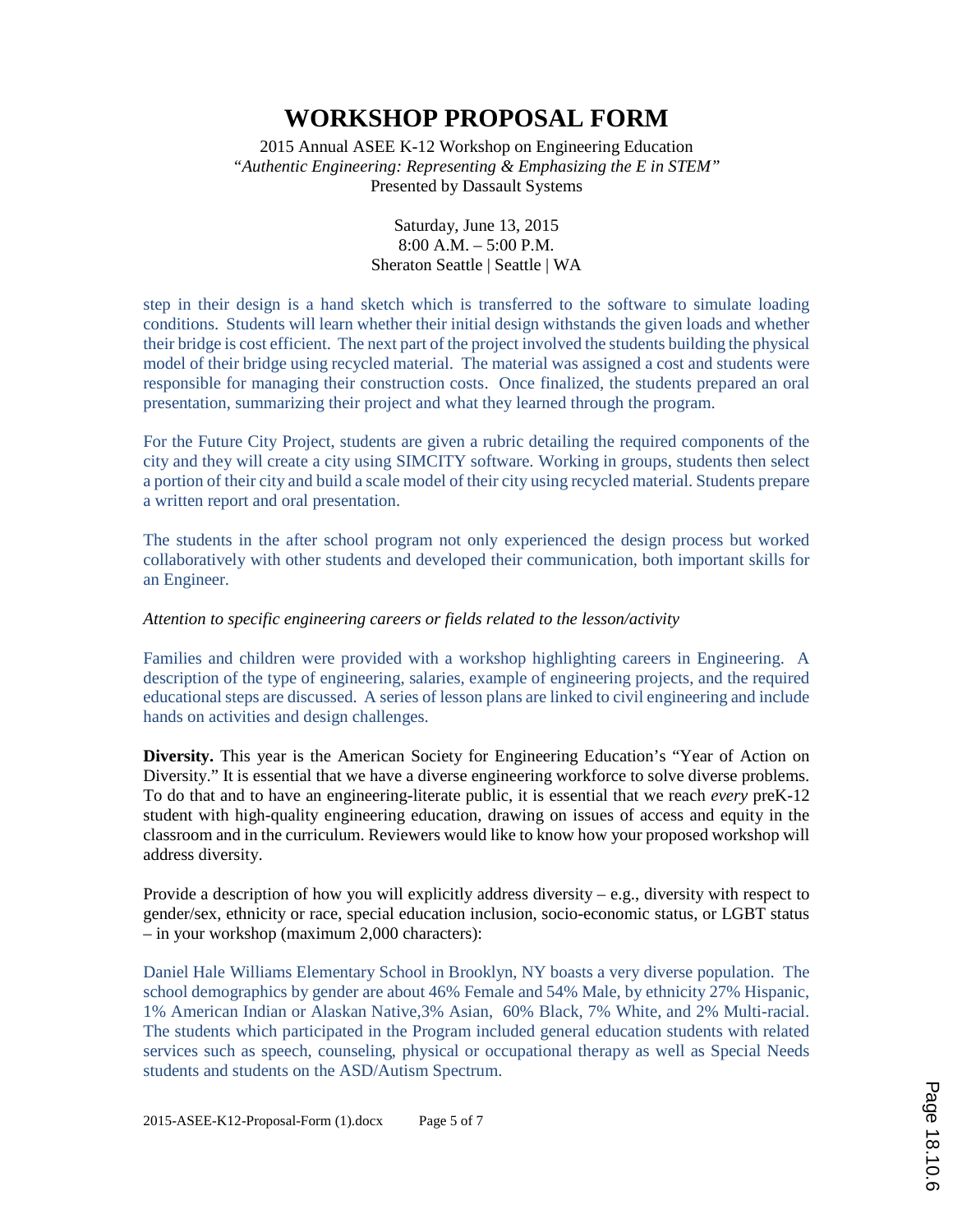2015 Annual ASEE K-12 Workshop on Engineering Education *"Authentic Engineering: Representing & Emphasizing the E in STEM"* Presented by Dassault Systems

> Saturday, June 13, 2015 8:00 A.M. – 5:00 P.M. Sheraton Seattle | Seattle | WA

The students at Daniel Hale represent a population that is traditionally underrepresented in the STEM professions. Participation of the students in this Program is increasing their exposure to the components of STEM and possible career path and their awareness of the local and global problems that Engineers and Scientists engage in daily. This Program helps to prepare students with 21<sup>st</sup> Century Skills for College and Career Readiness, by fostering collaboration, communication, innovation and creativity and the practical use of technology.

This workshop will discuss the importance of recognizing the various needs of the students and modifying the lessons and activities to engage all students. The workshop will discuss how the program components were modified to provide multiple entry points to adapt to the needs of each student - direct instruction, videos, physical demonstration, hands-on activities, literature, and use of technology like SmartBoards, tablets, and laptops. Language development and vocabulary acquisition was supported through the use of thinking maps, word walls, rhythm and repetition. The after school program and family activities encouraged students and parents from varying walks of life to engage in discussion and work collaboratively.

Are there any online components to the proposal or presentation? (Note that these online components may only be available to presenters or those who have their wireless subscriptions, since wireless may not be available during the workshop sessions.)

 $\Box$  No ⊠ Yes

Please describe:

The workshop will require internet access for the presenter as it may include links to videos and online resources.

Grade Level Target Audience (check all that apply):  $\Box$  Primary (EC–2)  $\boxtimes$  Elementary (3–5)  $\Box$  Middle School (6-8)  $\Box$  High School (9-12)

Maximum Number of Participants:

25

If this number is greater than 25, please describe how your workshop will equally engage all participants.